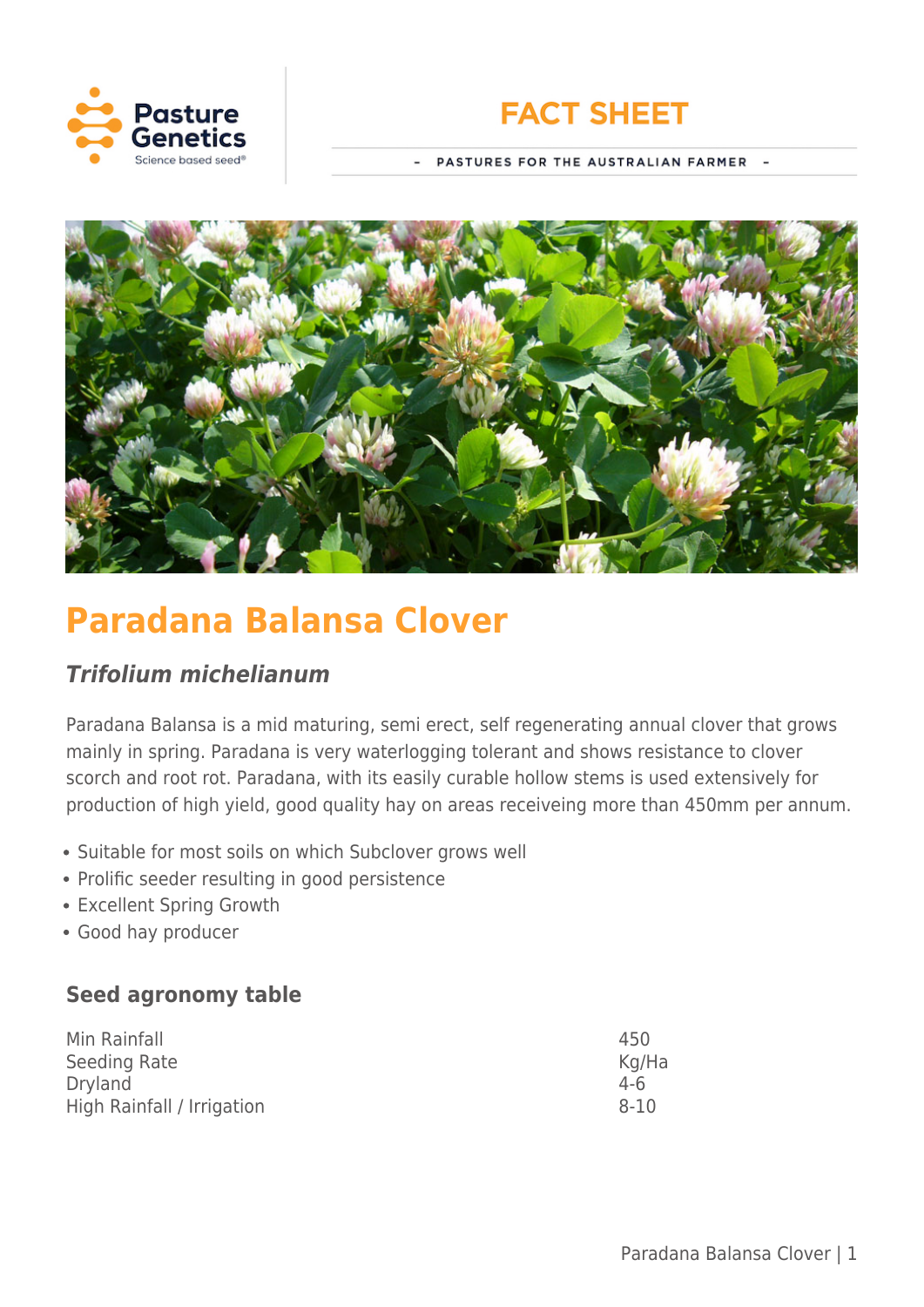# **Enterprises this seed is being used for**

Sheep Beef Cattle Horse Hay & Silage

#### **Strengths**

- Sets large amounts of seed.
- Hardseeded in cool climates.
- Excellent waterlogging tolerance.
- Adapted to a wide range of soil types and pH ranges.
- Mild salinity tolerance.
- Tolerant of clover scorch.
- Regenerates well on suitable soils under appropriate grazing management.

### **Limitations**

- Not suited to deep infertile sands.
- Not suited to moderate-high soil salinity.
- Slow establishment in the first year if sown under cold conditions.

### **Plant Description**

**Plant:** Aerial seeding, erect or semi-erect, much branched, self regenerating annual temperate legume, growing to over 80 cm tall, but remaining prostrate when grazed.

**Stems:** Hollow, hairless.

**Leaves:** Comprise three hairless leaflets, of varying size, shape and leaf marking. Leaflet margins can be smooth or serrated. Some leaflets are plain green while others have white to silver, pink or purple markings.

**Flowers:** Borne in clusters in a globose flower-head 2 - 3 cm in diameter, each comprising up to 45 small white-pink flowers.

**Pods:** 3 - 4 seeds/pod, shattering readily on maturity.

**Seeds:** Ovoid-oblong, 1 - 2 mm long, olive green, yellow, light brown, dark brown to black in colour. 850,000 - 1.4 million seeds/kg depending on cultivar.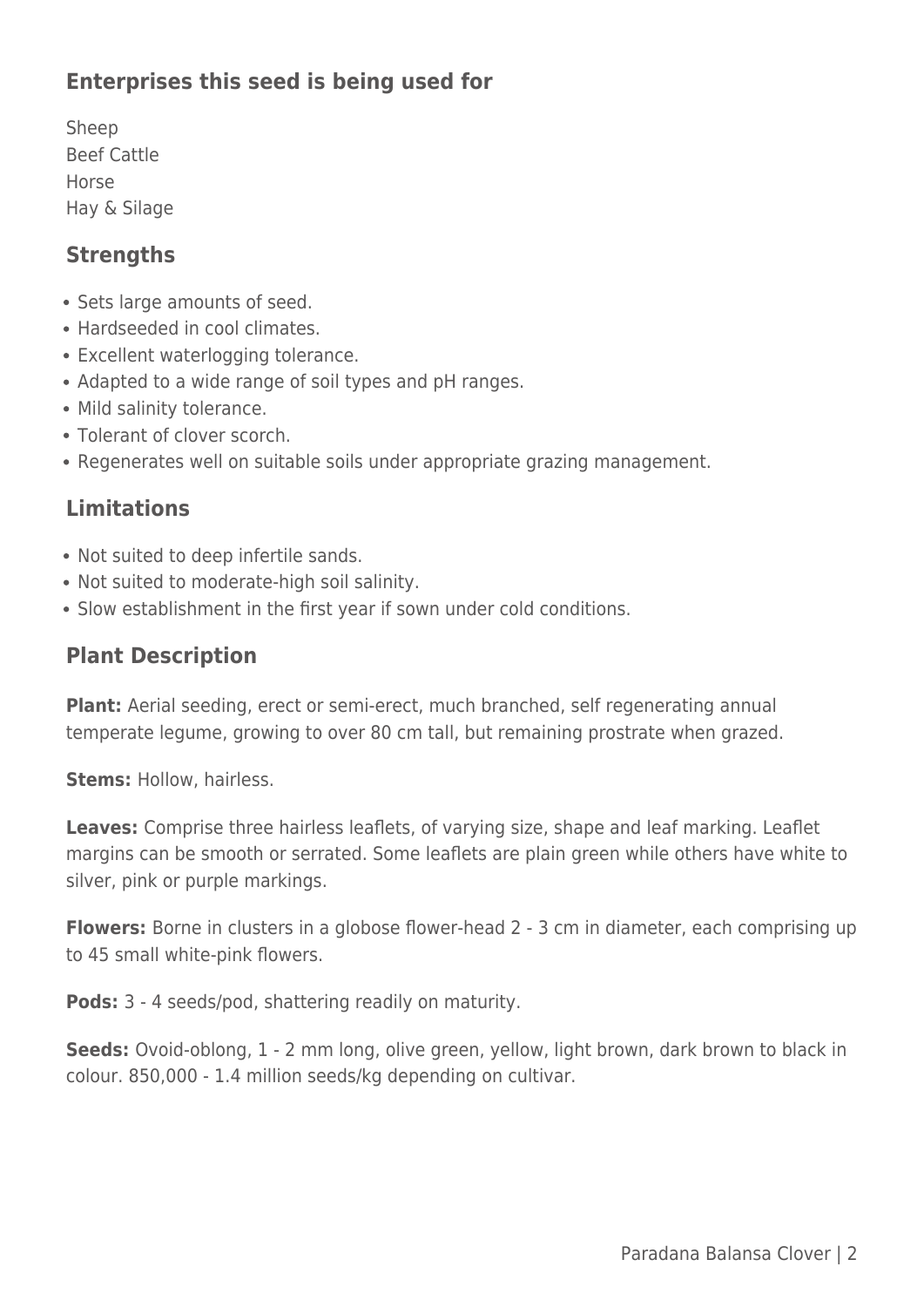## **Pasture type and use**

Used as a component of permanent pastures, or in hay mixtures.

#### **Where it grows**

**Rainfall:** Balansa clover is adapted to temperate climates with annual rainfall of 350 - 800 mm. Early flowering varieties are suited to lower rainfall zone, and later flowering varieties to higher rainfall areas. It can be grown successfully under irrigation.

**Soils:** Balansa clover grows across a diverse range of soil types, preferring soils of moderate to high fertility that are prone to waterlogging. It is not suited to deep sandy soils. It is adapted to acid and alkaline soils (pH water 5.4 - 9.0) although performs best where pH is below 8.3. Although displaying excellent tolerance of waterlogging, it has only low to moderate salt tolerance.

**Temperature:** Widely adapted to the agricultural areas of Western Australia, South Australia, Victoria, Tasmania and New South Wales. Good frost tolerance.

#### **Establishment**

#### **Companion species:**

**Grasses:** Range of perennial (e.g. tall wheatgrass) and annual grasses.

**Legumes:** medics, gland clover, persian clover, subterranean clover (particularly ssp. yanninicum). It is often sown in a mix with subterranean clover, if parts of the paddock are poorly drained or subject to waterlogging over winter.

**Sowing/planting rates as single species:** Typically sown at 4-10 kg/ha. \*ensure seed is Goldstrike treated.

**Sowing/planting rates in mixtures:** Sown at 1-3 kg/ha in mixtures. Higher rates used when it is the only legume sown. \* ensure seed is Goldstrike treated.

**Sowing time:** Sown April - June under rain-grown conditions, or as early as February under irrigation. Good weed control is essential due to its small seed size and slow early growth. Shallow sowing (Inoculation**:** Goldstrike Treated. The use of Goldstrike XLR8 seed treatment is recommended to reduce damage from insects at seedling stages.

**Fertiliser:** Phosphorus (with potassium on deficient soils) often applied at sowing levels determined after soil tests. Trace elements (eg. Cu, Mo, Zn) may be required on very infertile soils.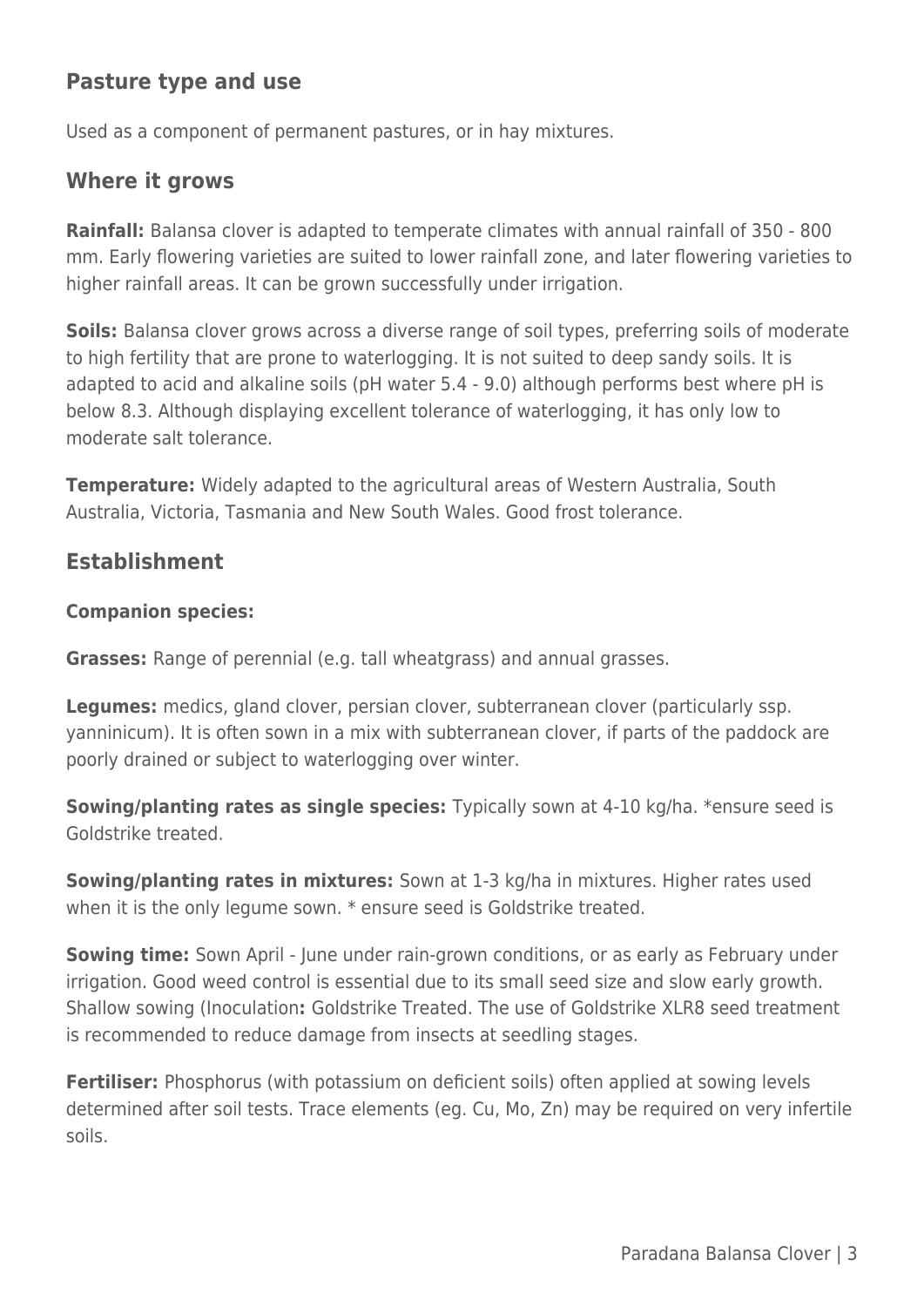# **Management**

**Maintenance fertiliser:** Annual applications of superphosphate (with potassium on deficient soils) are usually required (on responsive soils) to achieve maximum productivity. Additional fertiliser applications may be required in spring (just prior to flowering) in seed and hay crops where soil nutrient levels are low. Soil testing is required to determine appropriate application rates.

**Grazing/cutting:** Balansa clover can be lightly grazed in the first year. Care is needed to limit grazing pressure during flowering to ensure adequate seed set. Paddocks should not be "crash" grazed or cut for hay in the first year if the stand is expected to regenerate. However, plant residue should be grazed over summer to encourage hardseed breakdown and maximise regeneration. It can be used for both continuous and rotational grazing but persistence is better under the former. It remains relatively prostrate when continuously grazed and is very tolerant of regular defoliation while young. Left ungrazed it will grow up to 1 metre tall in spring, the stems collapsing and growing horizontally. It does not recover well from a late cut or grazing when stems are large and the plants tall and flowering. Very little seed will be produced if mature flowering stands are hard-grazed.

**Ability to spread:** Spreads by seed either by livestock or by movement of hay.

**Weed potential:** Despite its ability to spread from seed, there is little evidence of it becoming an environmental weed. This is likely to be due to its preference for moderate-high fertility soils and specific rhizobial requirements.

**Major pests:** Balansa clover is very susceptible to red legged earth mite, particularly at establishment. Lucerne flea can damage stands, mainly during the warmer months. Aphids, particularly blue green aphids, can cause damage in warmer regions where they are more active.

**Major diseases:** It is susceptible to root rots during establishment, particularly if sown late under cold, wet conditions. It is tolerant of clover scorch.

**Herbicide susceptibility:** Refer to chemical labels for suitability and recommended rates for herbicides registered for use on balansa clover.

# **Animal production**

**Feeding value:** Balansa clover provides excellent green feed, and although quality reduces after maturity, but remains sufficient to ensure satisfactory animal production over summer e.g. crude protein levels in the dry matter at the very early bud stage may be over 20% and digestibility about 80%; within 4 weeks, these values may drop to about 15% and 70% respectively. In the same period, metabolisable energy may drop from around 11.5 to 10